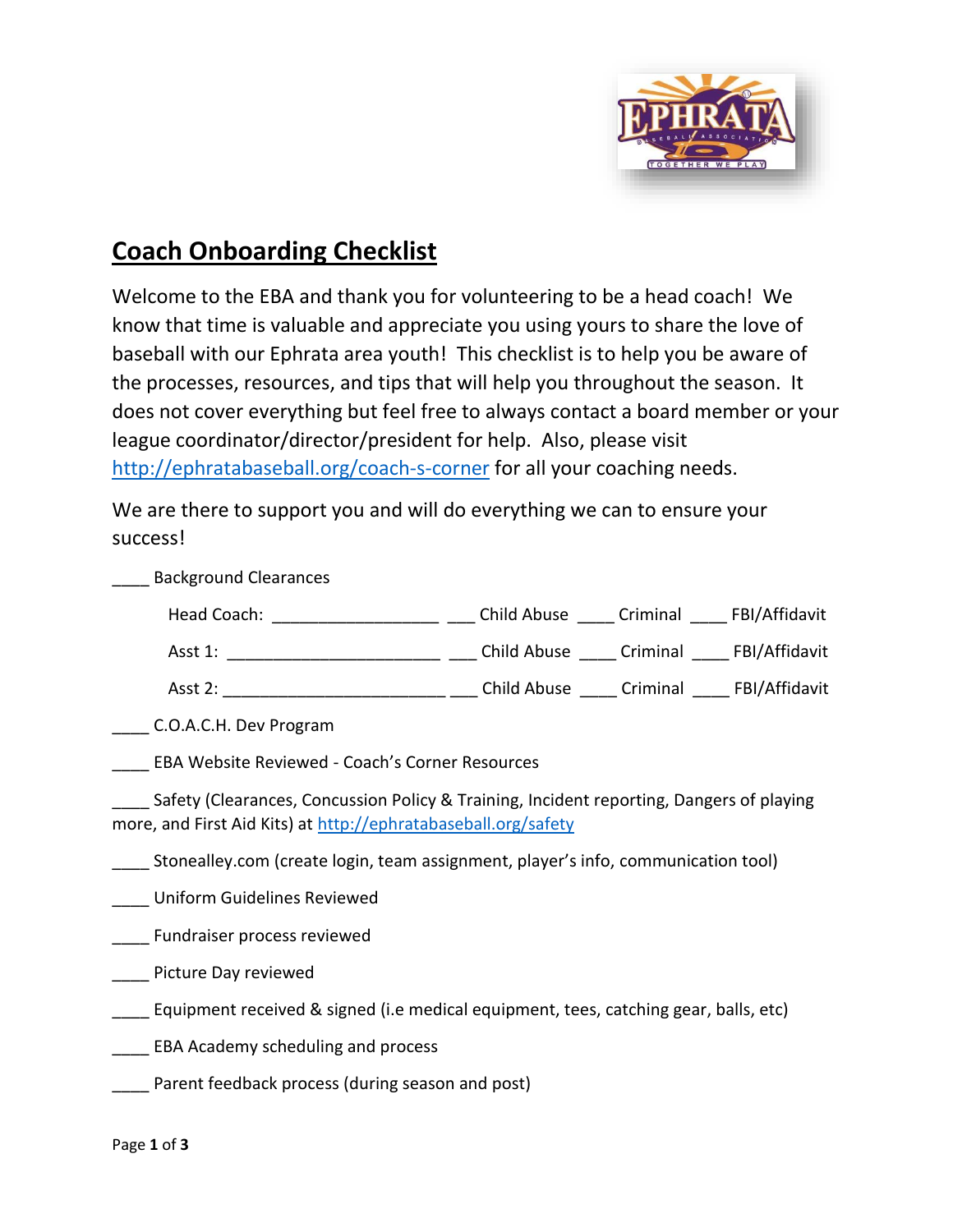

\_\_\_\_ Field location and rules

\_\_\_\_ Team Mom

\_\_\_\_ Director's name, email, and cell

\_\_\_\_ Board of Director's names

LCYBL Only:

\_\_\_\_ Contact information, Umpires Fee process, Umpire contact –

**IDELET** Arbiter process and login

\_\_\_\_ League Websites (fields, rules, bats, fines, schedules, playoffs)

\_\_\_\_ Pitch Count processes

\_\_\_\_ Canceling/rescheduling a game

Section 1 Participation Policy

## **In Season:**

\_\_\_\_ Team assignment and roster information

Parent communication and setting expectations on communication, practice nights, and player effort and how it relates to game play time.

\_\_\_\_ Field assignment & rules

\_\_\_\_ Practice schedule & communication

\_\_\_\_ Game rules

Running a practice - warmup – instruction style – key points – wrap up after each practice – relationship with parents – handling the outliers - online resources

Running a game – organization – lineup plan – warmup – home vs away – playtime rules, post-game talk, relationship with parents – online resources

\_\_\_\_ Weather (lightning/thunder rules)

\_\_\_\_ Canceling a practice

\_\_\_\_ Canceling/rescheduling a game